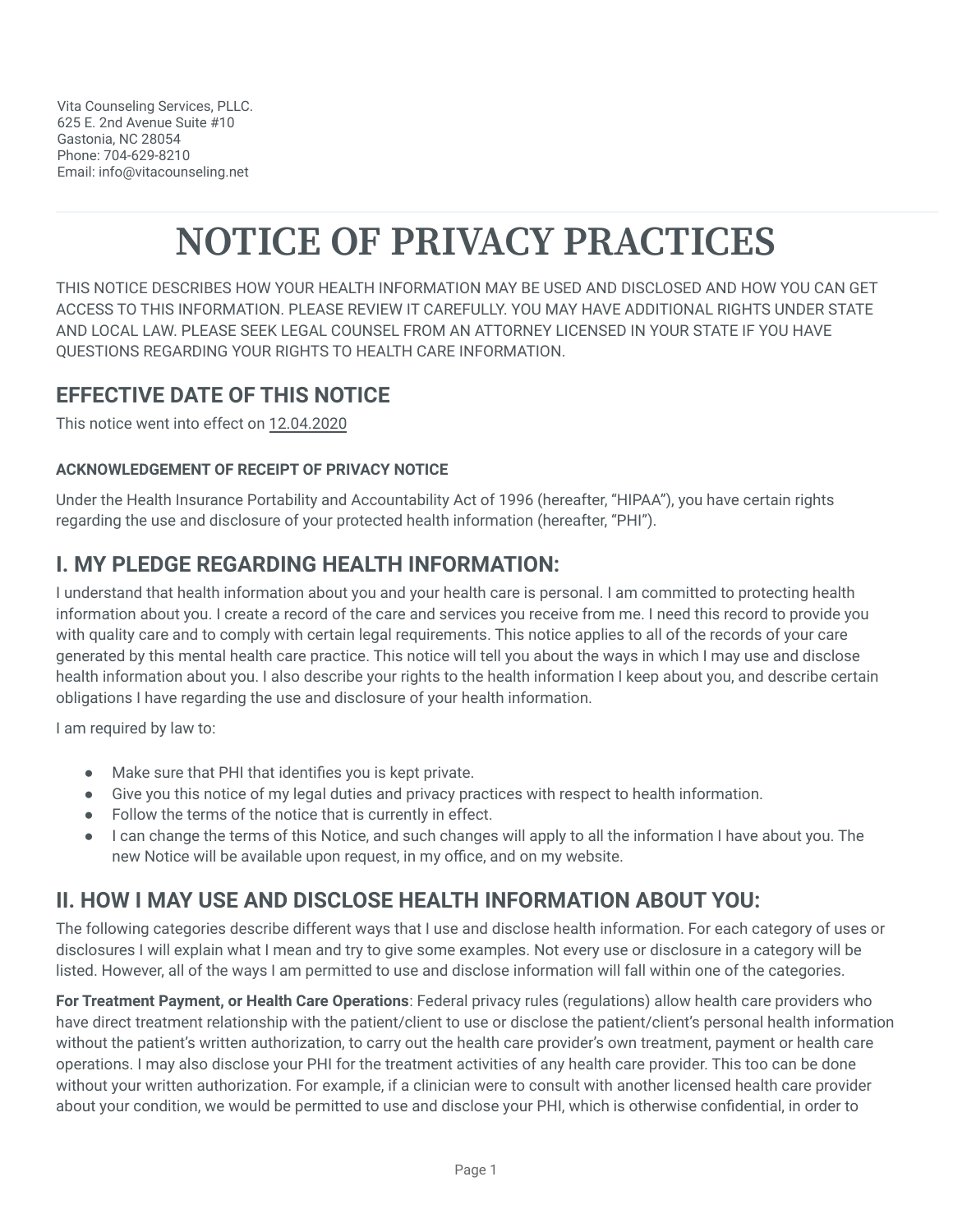assist the clinician in diagnosis and treatment of your health condition. I may also use your PHI for operations purposes, including sending you appointment reminders, billing invoices and other documentation.

Disclosures for treatment purposes are not limited to the minimum necessary standard. Because therapists and other health care providers need access to the full record and/or full and complete information in order to provide quality care. The word "treatment" includes, among other things, the coordination and management of health care providers with a third party, consultations between health care providers and referrals of a patient for health care from one health care provider to another.

**Lawsuits and Disputes**: If you are involved in a lawsuit, I may disclose health information in response to a court or administrative order. I may also disclose health information about you or your minor child(ren) in response to a subpoena, discovery request, or other lawful process by someone else involved in the dispute, but only if efforts have been made to tell you about the request or to obtain an order protecting the information requested.

#### **III. CERTAIN USES AND DISCLOSURES REQUIRE YOUR AUTHORIZATION:**

- 1. **Psychotherapy Notes.** I do keep "psychotherapy notes" as that term is defined in 45 CFR § 164.501, and any use or disclosure of such notes requires your Authorization unless the use or disclosure is:
	- a. For my use in treating you.
	- b. For my use in training or supervising mental health practitioners to help them improve their skills in group, joint, family, or individual counseling or therapy.
	- c. For my use in defending myself in legal proceedings instituted by you.
	- d. For use by the Secretary of the Department of Health and Human Services (HHS) to investigate my compliance with HIPAA.
	- e. Required by law and the use or disclosure is limited to the requirements of such law.
	- f. Required by law for certain health oversight activities pertaining to the originator of the psychotherapy notes.
	- g. Required by a coroner who is performing duties authorized by law.
	- h. Required to help avert a serious threat to the health and safety of others.
- 2. **Marketing Purposes.** I will not use or disclose your PHI for marketing purposes without your prior written consent. For example, if I request a review from you and plan to share the review publically online or elsewhere to advertise my services or my practice, I will provide you with a release form and HIPAA authorization. The HIPAA authorization is required in the instance that your review contains PHI (i.e., your name, the date of the service you received, the kind of treatment you are seeking or other personal health details). Because you may not realize which information you provide is considered "PHI," I will send you a HIPAA authorization and request your signature regardless of the content of your review. Once you complete the HIPAA authorization, I will have the legal right to use your review for advertising and marketing purposes, even if it contains PHI. You may withdraw this consent at any time by submitting a written request to me via the email address I keep on file or via certified mail to my address. Once I have received your written withdrawal of consent, I will remove your review from my website and from any other places where I have posted it. I cannot guarantee that others who may have copied your review from my website or from other locations will also remove the review. This is a risk that I want you to be aware of, should you give me permission to post your review.
- 3. **Sale of PHI.** I will not sell your PHI.

# **IV. USES AND DISCLOSURES THAT DO NOT REQUIRE YOUR AUTHORIZATION.**

Subject to certain limitations in the law, I can use and disclose your PHI without your Authorization for the following reasons. I have to meet certain legal conditions before I can share your information for these purposes:

1. Appointment reminders and health related benefits or services. I may use and disclose your PHI to contact you to remind you that you have an appointment with me. I may also use and disclose your PHI to tell you about treatment alternatives, or other health care services or benefits that I offer.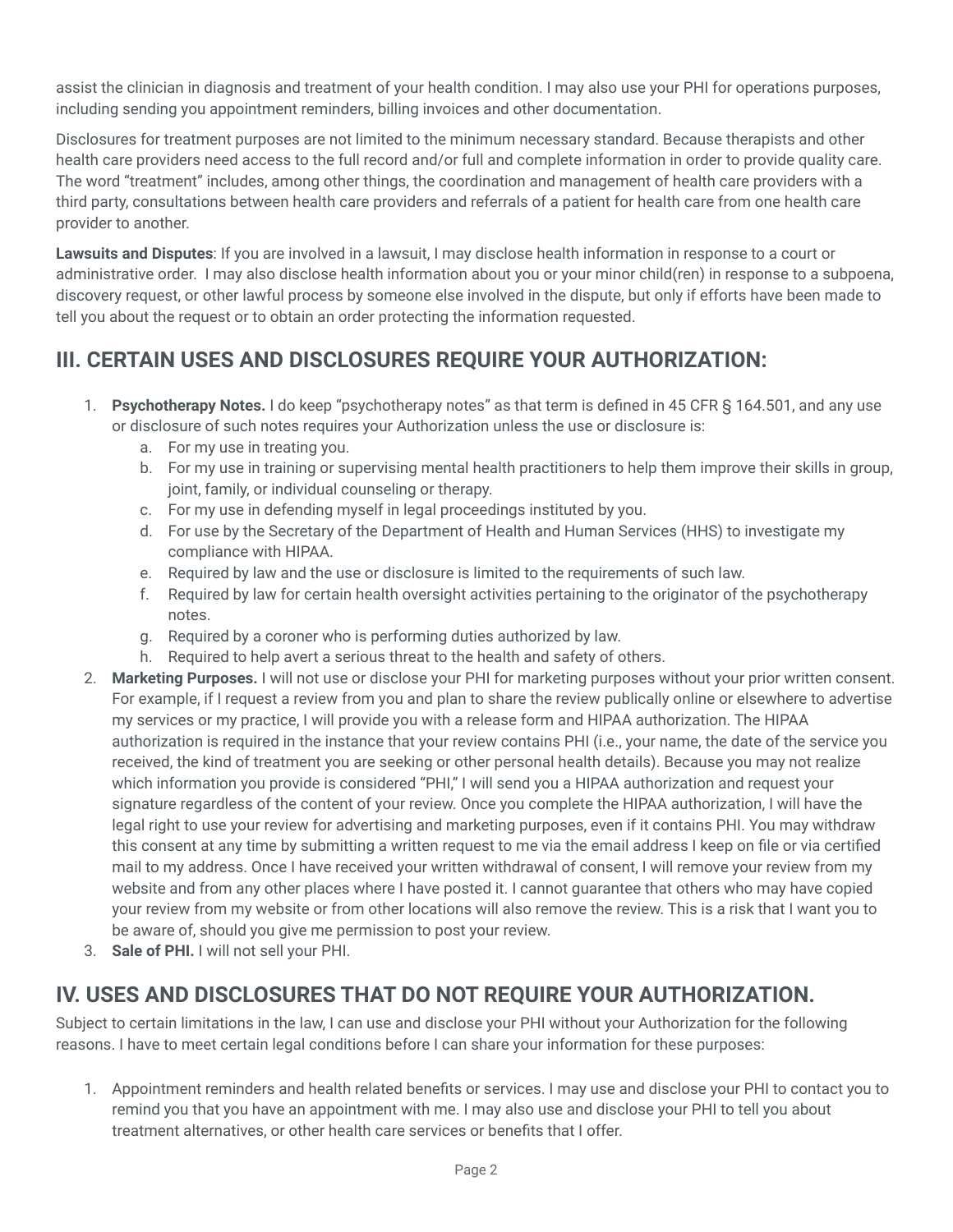- 2. When disclosure is required by state or federal law, and the use or disclosure complies with and is limited to the relevant requirements of such law.
- 3. For public health activities, including reporting suspected child, elder, or dependent adult abuse, or preventing or reducing a serious threat to anyone's health or safety.
- 4. For health oversight activities, including audits and investigations.
- 5. For judicial and administrative proceedings, including responding to a court or administrative order or subpoena, although my preference is to obtain an Authorization from you before doing so if I am so allowed by the court or administrative officials.
- 6. For law enforcement purposes, including reporting crimes occurring on my premises.
- 7. To coroners or medical examiners, when such individuals are performing duties authorized by law.
- 8. For research purposes, including studying and comparing the mental health of patients who received one form of therapy versus those who received another form of therapy for the same condition.
- 9. Specialized government functions, including, ensuring the proper execution of military missions; protecting the President of the United States; conducting intelligence or counterintelligence operations; or, helping to ensure the safety of those working within or housed in correctional institutions.
- 10. For workers' compensation purposes. Although my preference is to obtain an Authorization from you, I may provide your PHI in order to comply with workers' compensation laws.
- 11. For organ and tissue donation requests.

#### **V. CERTAIN USES AND DISCLOSURES REQUIRE YOU TO HAVE THE OPPORTUNITY TO OBJECT.**

**Disclosures to family, friends, or others**: You have the right and choice to tell me that I may provide your PHI to a family member, friend, or other person whom you indicate is involved in your care or the payment for your health care, or to share you information in a disaster relief situation. The opportunity to consent may be obtained retroactively in emergency situations to mitigate a serious and immediate threat to health or safety or if you are unconscious.

# **VI. YOU HAVE THE FOLLOWING RIGHTS WITH RESPECT TO YOUR PHI:**

- 1. The Right to Request Limits on Uses and Disclosures of Your PHI. You have the right to ask me not to use or disclose certain PHI for treatment, payment, or health care operations purposes. I am not required to agree to your request, and I may say "no" if I believe it would affect your health care.
- 2. The Right to Request Restrictions for Out-of-Pocket Expenses Paid for In Full. You have the right to request restrictions on the disclosure of your PHI to health plans for payment or health care operations purposes if the PHI pertains solely to a health care item or a health care service that you have paid for out-of-pocket in full.
- 3. The Right to Choose How I Send PHI to You. You have the right to ask me to contact you in a specific way (for example, home or office phone) or to send mail to a different address, and I will agree to all reasonable requests.
- 4. The Right to See and Get Copies of Your PHI. Other than in limited circumstances, you have the right to get an electronic or paper copy of your medical record and other information that I have about you. Ask us how to do this. I will provide you with a copy of your record, or if you agree, a summary of it, within 30 days of receiving your written request. I may charge a reasonable cost based fee for doing so.
- 5. The Right to Get a List of the Disclosures I Have Made.You have the right to request a list of instances in which I have disclosed your PHI for purposes other than treatment, payment, or health care operations, ans other disclosures (such as any you ask me to make). Ask me how to do this. I will respond to your request for an accounting of disclosures within 60 days of receiving your request. The list I will give you will include disclosures made in the last six years unless you request a shorter time. I will provide the list to you at no charge, but if you make more than one request in the same year, I will charge you a reasonable cost based fee for each additional request.
- 6. The Right to Correct or Update Your PHI. If you believe that there is a mistake in your PHI, or that a piece of important information is missing from your PHI, you have the right to request that I correct the existing